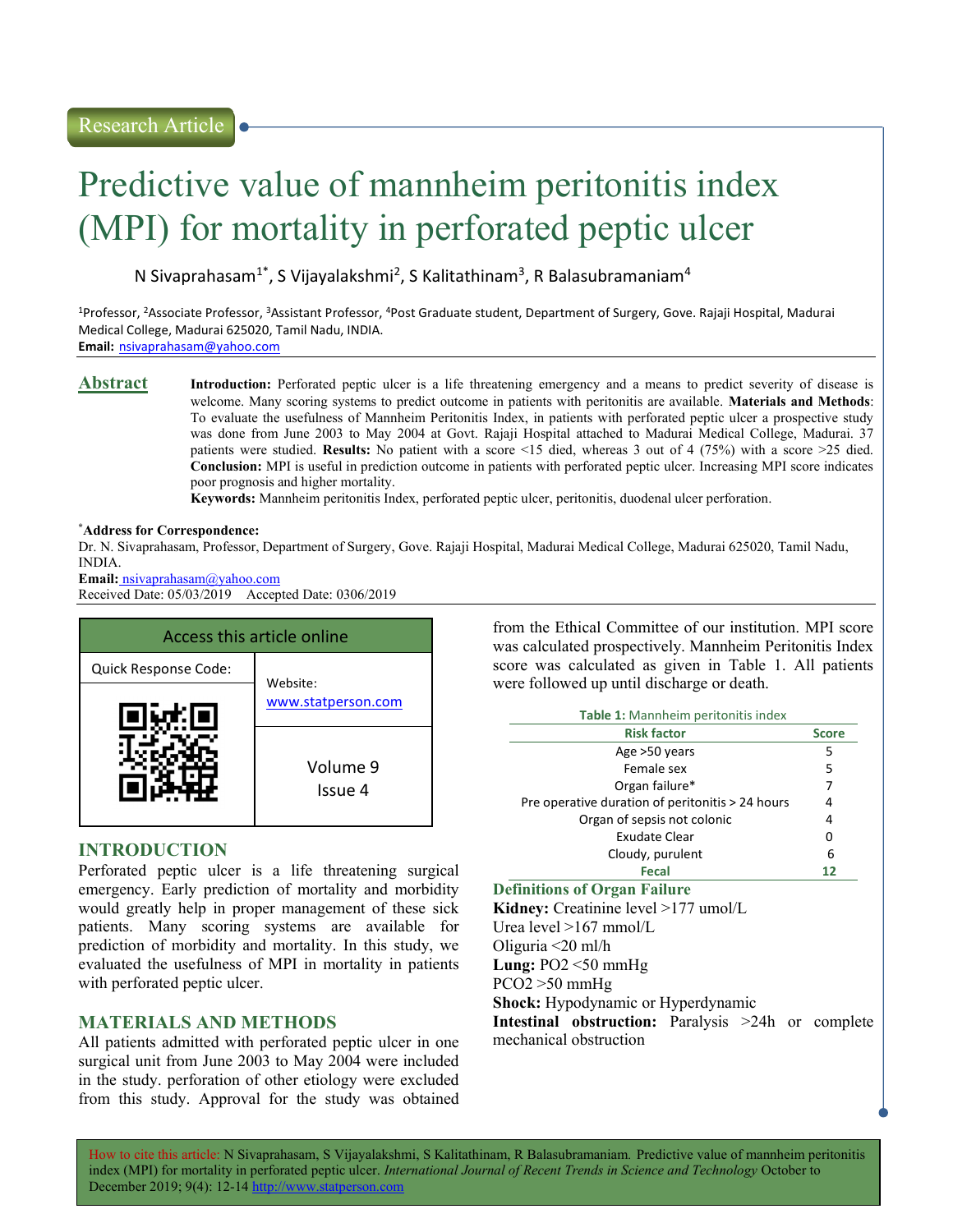#### RESULTS

37 patients with perforated peptic ulcer were included in the study. 36 patients were males and 1 patient was

| <b>Table 2</b>     |                  |                                |               |  |  |  |
|--------------------|------------------|--------------------------------|---------------|--|--|--|
| Age                | <b>Number of</b> | Number of deaths Percentage in |               |  |  |  |
|                    | patients         | <b>brackets</b>                |               |  |  |  |
| < 50               | 29               | 2(7%)                          |               |  |  |  |
| >50                | 8                | 4 (50%)                        |               |  |  |  |
|                    |                  | Table 3                        |               |  |  |  |
| <b>Duration of</b> |                  | No. of                         | No. of deaths |  |  |  |
| symptoms           |                  | patients                       | (Percentage)  |  |  |  |
|                    | <24 hours        | 7                              | 1 (14.2%)     |  |  |  |
| <72 hours          |                  | 16                             | 1(6.2%)       |  |  |  |
| >72 hours          |                  | 21                             | 6(23.8%)      |  |  |  |

MPI score was calculated for all patients. The lowest score is 4 and the highest is 32. Patients were grouped as follows: <15, 15 to 19, 20 to 24 and 25 and above and mortality was calculated for each group and the results are given in Table3.

| Table 4          |                           |               |                       |  |  |
|------------------|---------------------------|---------------|-----------------------|--|--|
| <b>MPI Score</b> | <b>Number of patients</b> | <b>Deaths</b> | <b>Mortality rate</b> |  |  |
| <15              | 19                        | Ω             | በ%                    |  |  |
| $15-19$          | 8                         |               | 12.5%                 |  |  |
| $20 - 24$        | ь                         |               | 33.3%                 |  |  |
| >25              |                           | 3             | 75%                   |  |  |

### DISCUSSION

Many scoring systems have been devised for assessing mortality and morbidity in patients with peritonitis. Wacha and Linder<sup>1</sup> in 1983 devised Mannhein Peritonitis Index from the retrospective analysis of 1253 patients. They have studied about 20 possible risk factors, out of which only 8 proved to be of value and included in the index. Previous studies have shown that a score of less than 21 has a mortality rate of 0%-2.3%, and a score of more than 29 has the highest mortality rate, up to 100%. Scores between 21 and 29 has an approximate mortality rate of about 65%.2-4 Multicenter studies have shown that mortality from perforated peptic ulcer is high, about  $19.5\%$ .<sup>5</sup> although in some studies the mortality is very high reaching up to  $60\%$ .<sup>6-9</sup> In our series the overall mortality rate was 16.2% which compares well with worldwide mortality rate. This is despite the fact that in our series 81% (30 out of 37) presented after 24 hours and only 19% presented within 24 hours after onset. As shown in Table 3, the mortality rate for all patients presented within 72 hours of onset (6.2%) is lower than mortality for patients presented within 24 hours of onset (14.2%). In the developing world many patients present late. In a study from east central Africa, F. Ntirenganya, G. Ntakiyiruta, and I. Kakande report <sup>10</sup>that out of 100

female. There were 6 deaths and hence the mortality rate is 16.2%. The age distribution and mortality is given in Table 2.

Of the 37 patients, only 7 presented within 24 hours, 16 patients presented within 72 hours and 21 patients presented after 72 hours. The earliest presentation was at 6 hours and the most delayed presentation was at 10 days. The mean duration was 3.56 days. Mortality in these groups is given in table3

patients with peritonitis, no patient came within 24 hours, 81 patients came within 2-7 days, 17 patients came within 8-15 days and 2 patients came after 15 days of onset of peritonitis and yet their overall mortality was only 17%. In their classical article titled "Risk stratification in perforated duodenal ulcers"<sup>11</sup> Boey et.al, states that "Because we avoid definitive surgery in perforations exceeding24 hours, this cut-off limit was selected to define a longstanding perforation." Currently, the need for a definitive ulcer surgery during the emergency procedure is being increasingly questioned<sup>12</sup>. With the availability of H.pylori eradication therapy, there is ample evidence to forgo definitive ulcer surgery during perforation closure. Ng EK, and Lam YH et.al.,<sup>13</sup> have shown that with simple closure of the perforation followed by post operative H.pylori eradication therapy the recurrence rate is 5% which is equivalent to the recurrence rate for those who undergo a definitive antiulcer procedure. Several investigators advocate omental patch closure alone with postoperative anti–H. pylori therapy 14-20. These data provide good evidence for the practice of simple closure of perforated duodenal ulcers in the acute setting. Many other studies evaluating MPI score also have found that the 24 hour criteria is not very useful. M.M. Correia, L.C.S Thuler et.al., in their article titled" Prediction of death using the Mannheim Peritonitis index in oncologic patients"<sup>21</sup> have stated that preoperative peritonitis duration longer than 24 hours was slightly more frequent among patients who died than among survivors, but the difference was not significant (P  $= 0.06$ ). Mishra. A *et al.*,<sup>22</sup> in their article describing the Jabalpur score for peritonitis state that the mortality rate for the preoperative duration of <24 hours and that of 25- 72 hours are the same and the mortality increased progressively after 72 hours. Our series also has similar finding. Hence we think that a reconsideration about 24 hours as the criteria for delayed presentation in peritonitis may be required. MPI has been designed as risk predictor for all causes of peritonitis including fecal peritonitis and peritonitis due to malignant ulcer perforation. Previous studies have shown that MPI score  $\leq 21$  has about 0-3% mortality, scores between 21-29 had 65% mortality and scores above 29 had very high mortality, even up to 100% in some studies<sup>2,3,4,5</sup>. In our series scores above 25